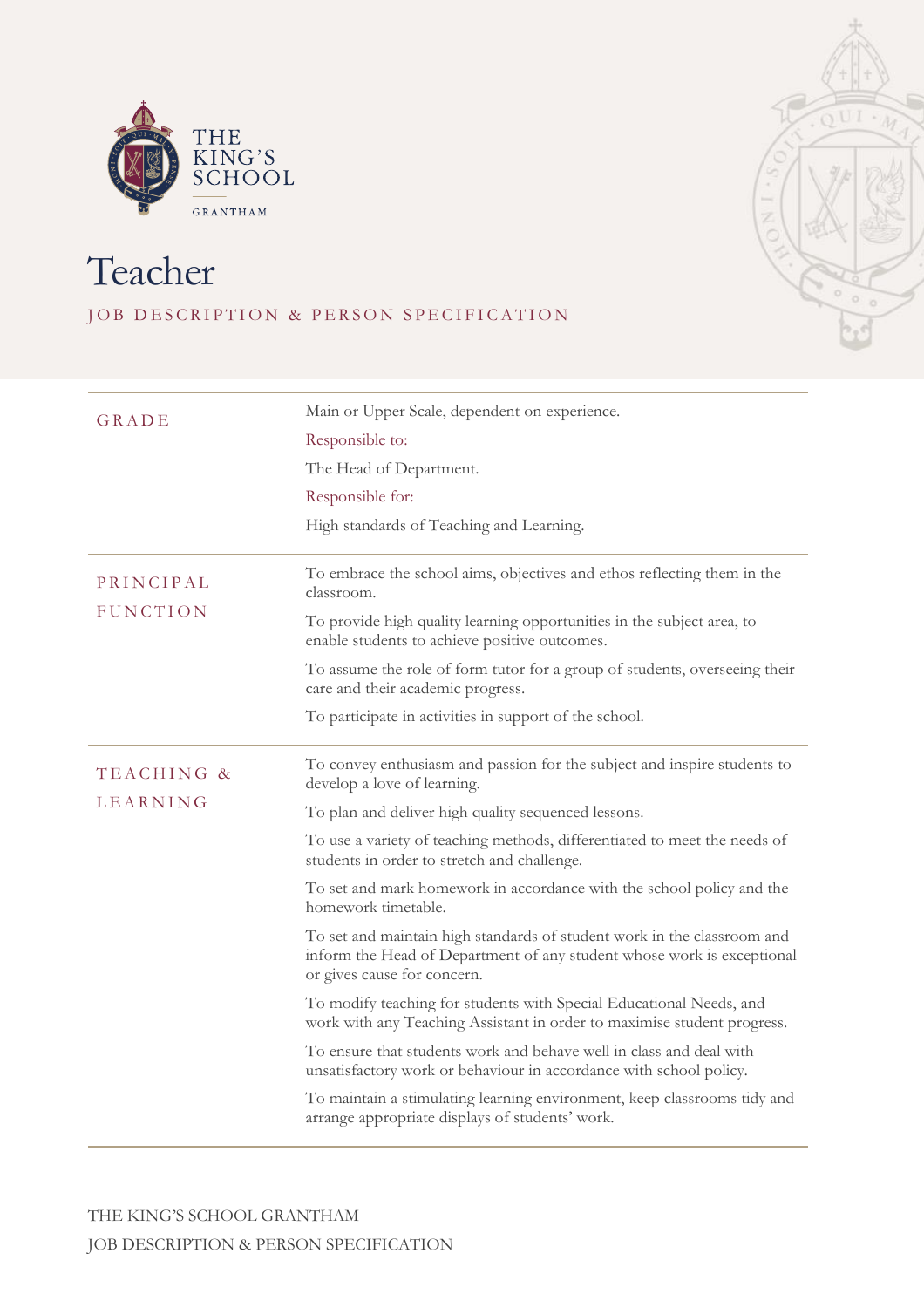| <b>ASSESSMENT</b> | To assess student work in accordance with statutory requirements, school<br>policy and examination board requirements.                                          |
|-------------------|-----------------------------------------------------------------------------------------------------------------------------------------------------------------|
|                   | To use agreed subject assessments in order to diagnose and act on student<br>strengths and areas for development.                                               |
|                   | To maintain a record of student attainment.                                                                                                                     |
|                   | To use data to monitor student progress and provide support and<br>guidance.                                                                                    |
|                   | To write reports on students, complete progress checks and attend<br>meetings with parents as required by the school calendar.                                  |
| <b>RESOURCES</b>  | To contribute to curriculum development through discussions at subject<br>meetings and help to prepare materials for use by all members of the<br>subject team. |
|                   |                                                                                                                                                                 |
| SAFEGUARDING      | To follow school safeguarding procedures and promote the welfare of<br>students.                                                                                |
|                   | To comply with the National Standards for Teachers.                                                                                                             |
| GENERAL           | To form effective relationships with students, teaching staff, non-teaching<br>staff, parents and other professionals.                                          |
|                   | To attend meetings and events as required.                                                                                                                      |
|                   | To be familiar with, and adhere to, the school's Health and Safety policy<br>and undertake risk assessments as appropriate.                                     |
|                   | To contribute to the production of displays and activities on occasions<br>when the school is open to prospective parents or the public.                        |

To undertake any other duty as specified by School Teachers' Pay and Conditions Document not mentioned above.

## $NOTE$ :

This job description is current as of the date shown but it may be modified by the Head Master - in consultation with you - to reflect or anticipate changes in your role, commensurate with your grade and job title.

This job description does not form part of the contract of employment. It outlines the ways in which the postholder is expected and required to perform and it lists the particular duties that tutors are required to undertake.

| Agreed by: |                  |
|------------|------------------|
|            | Date: April 2022 |
|            |                  |